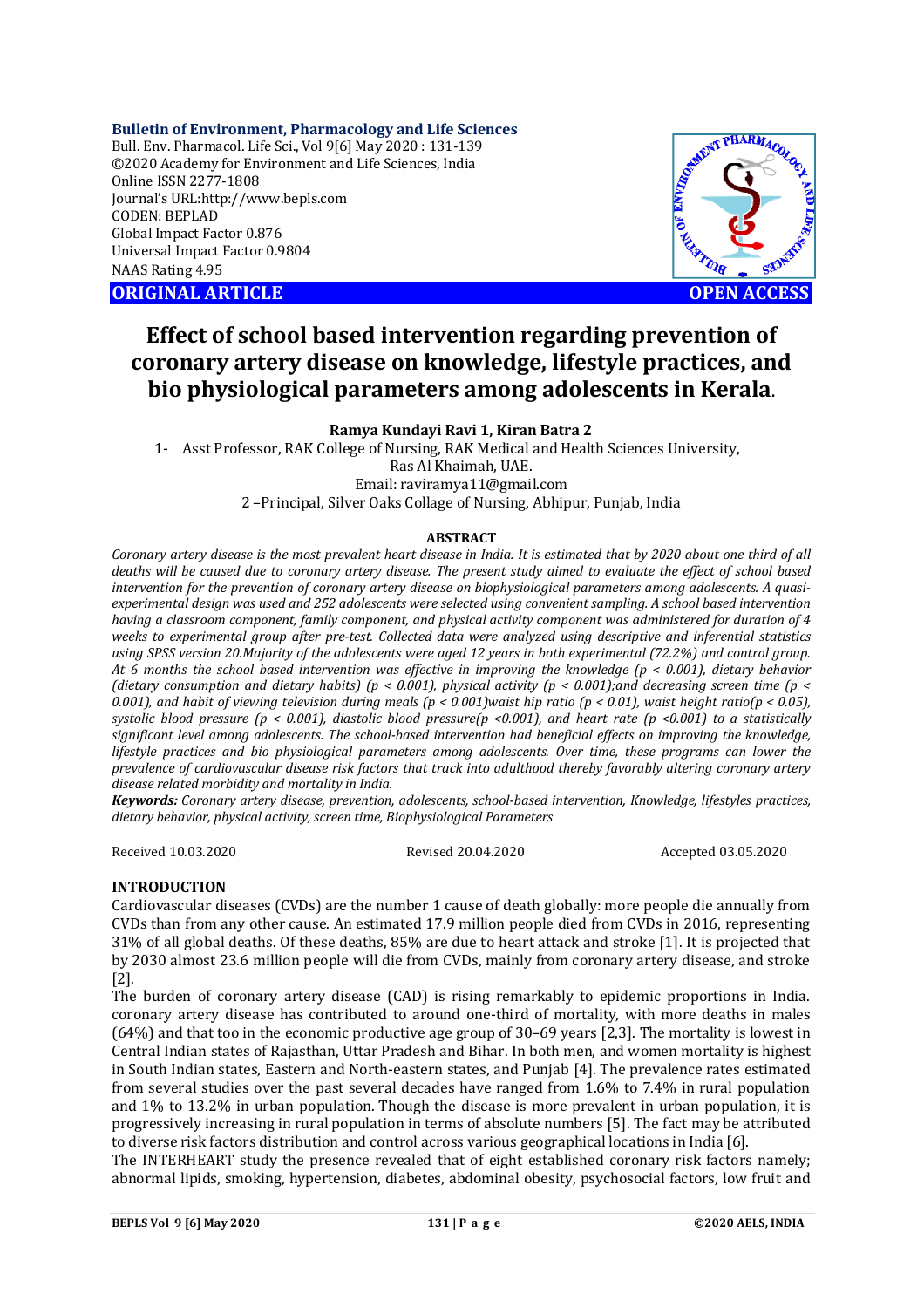vegetable consumption, and lack of physical activity accounted for 90% of the cases of acute myocardial infarction in Indians. All of them are lifestyle related and modifiable. Therefore, one of the crucial strategies in the primary prevention of CAD could be achieving the risk factors control, which has been emphasized even in recent clinical practice guidelines [7].

Although atherosclerosis clinically manifests in middle and late adulthood, it is well-known that it has a long asymptomatic phase of development which begins early in life often during childhood. There are convincing evidence between established potentially modifiable risk factors and accelerated atherosclerotic processes in adolescence. Recent studies show that the prevalence of coronary artery risk factors especially unhealthy diet, tobacco use, physical inactivity, sedentary lifestyle, metabolic syndrome, high blood pressure, and high blood sugar is high and on rise in Indian adolescent population. It is during adolescence individuals commonly initiate or engage in unhealthy behaviors, such as unhealthy diet, sedentary lifestyle, alcohol consumption, and tobacco use. These risk behaviors adopted during adolescence persist into adulthood too. At the same time, it may be easier to inculcate healthy behaviors at a younger age rather than to modify behaviors at later ages or after the onset of a disease [8, 9].

High prevalence of modifiable risk factors, huge population numbers and tendency towards initiation or adoption of various risk behaviors suggests the importance of focusing effort for the prevention of CAD among adolescents.

Children spend up to 8 hours per day at school for almost 40 weeks in a year. There is no other social institution that has as much continual contact with children and their families. Schools and other educational establishments can provide young people with information and the life-skills that are necessary to prevent CAD, and contribute to prevention. Schools can also promote a culture by increasing access to healthy foods, teaching healthy choices and ensuring daily vigorous physical activity. It is also possible that nutritional, physical activity/exercise, tobacco use, sedentary behaviors etc are also influenced by parents and family environment. Parental management and encouragement are essential to improve eating habits, physical activity, and other sedentary behaviors. Hence integrating family component into school interventions will enhance the benefits of interventions [10, 11].

When developing and testing an intervention, it is advisable to use population based approach than individual approach especially in a country like India since a small change in the risk factor levels in the direction of 'biological normality' in total population can significantly reduce total disease burden and mortality. Though few school based interventions have produced encouraging results in India, no comprehensive, multicomponent, cost effective, and school based intervention focusing all the main four modifiable risk factors of coronary artery disease, operating at individual, family and school levels have been reported so far from the state of Kerala.

# **MATERIAL AND METHODS**

This school-based quasi experimental study was conducted from June 2015 to March 2016 in Kerala, a Southern state of India which had a registered population of more than 33.8 million in 2015. The intervention took place within Thrissur district, Kerala, South India. In 2012, there were a total 1162 schools in Thrissur district; 931 rural schools and 231 urban schools. When it comes to the type Thrissur district had about 1104 co-educational schools, 21 boys' schools, and 37 girls' schools.

Those Rural private aided schools with facilities for aerobic training and use English as a medium of instruction and willing to participate were included in the study. Schools providing regular aerobics training to students and had conducted any awareness program regarding cardiovascular disease within last 6 months were excluded from the study. From the list, two rural, private aided schools of Thrissur subdistrict were randomly allocated to each experimental and control group using lottery method. All the seventh graders in each of the selected schools were invited to participate in the study. Adolescents who are diagnosed as having some cardiovascular diseases and having chronic illnesses, severe malnutrition, physical and mental disabilities were excluded from the study.

The study approach was quantitative, using a longitudinal, quasi experimental pre - test post- test, design. Four selected rural, private aided schools of Thrissur subdistrict were randomly allocated to experimental and control group using lottery method (Two in each group). Intervention effectiveness was assessed by comparing between-group differences at 1 month, 3 months and 6 months primary and secondary outcome measures. Both baseline and follow-up measurements were conducted over one school academic year.

A pilot study was conducted in two selected schools of Chavakad Subdistrict, Thrissur, Kerala. A total of 70 (38 in the intervention and 32 control) adolescents were participated to know the adequacy of data collection instruments, feasibility of the recruitment process, intervention and measurements and, and to finalize the sample size for the study and plan for analysis. The pilot study revealed that adolescents are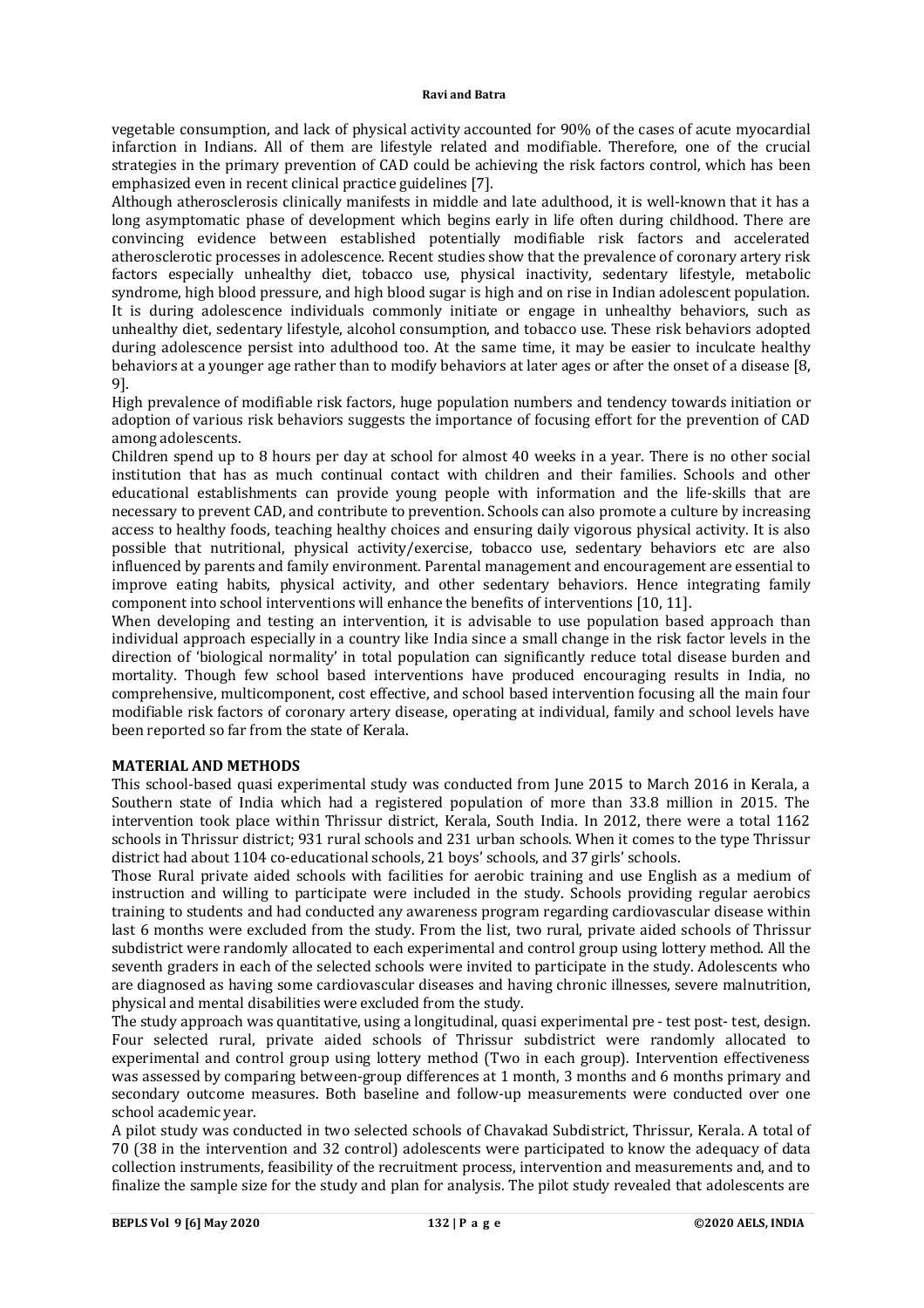co-operative, study is feasible and acceptable, and practical. It also helped to clear ambiguity regarding the time, and cost of the study.

Sample size was estimated using Power analysis based on the findings of the pilot study. The calculated sample size was 61 in each group at 80% power and Type I error (alpha) of 0.05. To compensate attrition 10% drop out was added. Hence the required sample was 68 each in experimental and control group.

Ethical clearance was obtained from the Ethics committee of Jubilee Mission Medical College Research Institute Thrissur, Kerala. Written permission was sought from Directorate of Public instructions, Thriruvanthapuram to conduct the study in schools Thrissur district, and principals/Parent teacher association of selected schools. Written assent from adolescents and written consent was obtained from parents/students' guardians.

The study was conducted during the academic year 2015-16. Data collection period was from 09-06- 2015 to 27-03-2016. After obtaining permission from Directorate of Public Instructions, Thiruvananthapuram, schools were screened using for the eligibility criteria. The principal investigator discussed the details with the principal, vice principal, class teachers, and physical education teacher. This meeting also provided the opportunity to decide and set up the logistics of where, and when the study would be conducted. Once written approval was given by the principal and Parent Teacher Association, the investigator obtained assent from adolescents after explaining the nature, and objectives of the study.

Parents at the participating schools were sent invitation packs which included detailed information about the study and parental/guardian consent. Parents were asked to provide consent for their son/daughter to take part in the study. They were also given the opportunity to phone or email the principal investigator if they did not consent for their adolescent take part in the study or wanted to clarify or know more details about the study. Information about the study was additionally included in parent teacher meeting and the usual reminders sent from the school. Adolescents were screened according to the inclusion and exclusion criteria before obtaining assents.

The school based intervention was developed according to the set objectives. The factors such as time, independent learning, and level of understanding of adolescents were considered while preparing the draft. The following steps were taken in the preparation of school based intervention. Based on the suggestions of experts, content validity, and pretesting the final intervention was prepared in consultation with the Guide. The final school based intervention included 3 different components; a classroom component, a family component, and a physical activity component.

The current intervention multicomponent (three) school based intervention utilized all the approaches recommended by the World Health Organization for health promotion intervention; issue based, population based, and setting based. The main issue addressed was CAD, the population was adolescents, and the setting was school, thus maximizing the reach of advantages of health promotion by combining all three approaches. The factors such as time, independent learning, and level of understanding of adolescents were considered while preparing the intervention. The aim was to equip the adolescents with knowledge and skills for preventing coronary artery disease risk factors.

The classroom component included structured teaching programme and distribution of handbooks on prevention of coronary artery disease to adolescents. Structured teaching programme focused on coronary artery disease, risk factors, and various life style modification strategies needed for the prevention coronary artery disease, with specific emphasis to dietary intake, physical activity and exercise, tobacco use, and screen time. The aim was to improve knowledge, lifestyle practices, and biophysiological parameters related to CAD among adolescents. Adolescents received one 45 minutes' session each week for 4 continuous weeks. A total of 4 sessions were conducted, one in every week. Classroom component was administered by the investigator using power point presentation with the help of group discussion, lecture, and brainstorming sessions. They were given the opportunity to clarify any doubts as arise. It content included were facts about cad, meaning and concept of cad, risk factors, pathophysiology, and core strategies for prevention, concept of healthy weight, complications of obesity/overweight, heart healthy diet, physical activity and exercise, screen time, tobacco use, and their implications, and how to spot the hidden messages in tobacco advertisements.

The Family component included distribution handbook on coronary artery disease to parents/Guardians with an aim to ensure understanding about coronary artery diseases prevention and support children's healthy lifestyle practices especially on nutrition, physical activity and exercise, screen time and tobacco use. The aim of third physical activity component was to impart life skills and thus promote self efficacy in improving cardiovascular fitness. Physical activity component was administered to adolescents in addition to the already existing physical activity periods. It consisted of supervised aerobic training sessions for 3 days in a week for duration of 40-45 minutes by a certified physical education trainer according the schedule given by the investigator. Each session consisted of 5 minutes of warm up, 30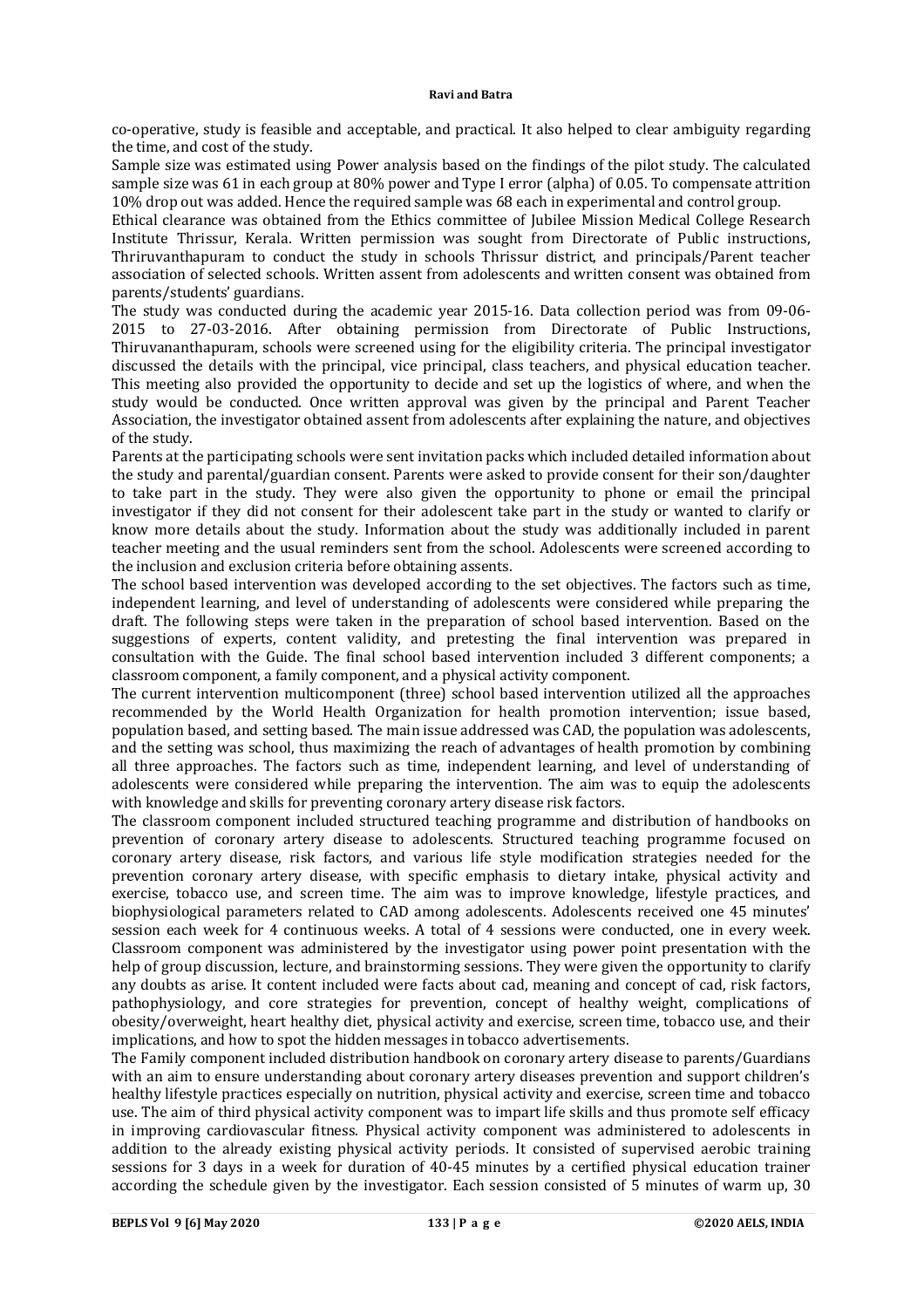minutes of aerobic dance, and 5 minutes of cool down. All adolescents in the experimental group attended 4 weeks of regular aerobic training and three sessions were conducted in one week.(4 weeks X 3 sessions/Week =12 sessions). The control group received the 'usual care' and no-intervention. All adolescents in the control group completed all evaluation measures at each time point. The primary and secondary outcomes were measured at baseline, 1 month, and 6 months after intervention.

Primary outcome measures included body mass index, triceps skin fold thickness, waist circumference, waist hip ratio, waist height ratio, systolic blood pressure, diastolic blood pressure, and heart rate. Two trained research assistants collected all the measurements bases on the standard protocol. Anthropometric parameters measured included weight (kg), height (cm), triceps skin fold (mm), waist circumference (cm), and hip circumference (cm). Physiological measurements included systolic blood pressure (mm Hg), diastolic blood pressure (mm Hg), and heart rate (minute). All measures were conducted two times and the mean value of two measurements is calculated. The anthropometrics are measured to the nearest 0.1 kg or cm where appropriate. A third measure was taken where the second measure was not within 1cm for height. Average of the measurements was taken as final observation.

Height was measured by making them stand with the heels together, and the heels, buttocks, and upper part of the back touching the upright of the stadiometer keeping the head in the frankfort plane. Weights of all adolescents were taken using a calibrated and standardized portable electronic weighing scale. Weight was measured in light clothing, with shoes and coats removed. The scale was placed on a hard, even surface. The participants were asked to look straight and stand still on the centre of the scales without support and with the weight distributed evenly on both feet. Body mass index (BMI) is calculated as weight divided by the square of height (BMI=kg/m2). Triceps skin fold thickness (TSFT) was measured using calibrated standardized skin fold calipers on the right side of the body. A vertical fold is measured on the posterior midline of the upper arm over the triceps muscle halfway between the acromion and the olecranon processes with the elbow extended and relaxed. Waist circumference (WC) was measured using a calibrated and standardized flexible, non-stretchable steel tape placing mid-way between the costal margin and iliac crest after expiration. Waist was measured in centimeters while students were asked to stand erect in a relaxed position with both feet together. One layer of clothing was accepted. Hip circumference (HC) was taken at the level of the widest circumference over the buttocks. BMI weight {(kg)/height (m2)}, Waist Hip Ratio {Waist Circumference (cm) / Hip Circumference (cm)}, and Waist Height Ratio { Waist Circumference (cm) / Height (cm)} were calculated using the standard formula.

Blood pressure (BP) was measured using an electronic sphygmomanometer (OMRON machine, Omron Corporation Tokyo, Japan). BP was measured to the nearest 1 mmHg in a sitting posture with the hands resting on the examining table with the cubital fossa supported at the level of the heart. The BP measurement was done on the right arm for consistency. Pulse reading (Pulse rate/minute) was also noted from the electronic OMRON machine. A second reading was taken after 5 minutes interval. Average of the two measurements was taken as final observation.

Secondary outcomes were measured using a self-reported structured questionnaire collected data regarding the knowledge and lifestyle practices related CAD. Knowledge section consisted of 24 multiple choice questions with four options to evaluate the knowledge regarding CAD in three domains; meaning of coronary artery disease (6 items), its risk factors (6 items), and prevention (12 items). Each correct answer was given a score of one. The overall knowledge score was classified into three categories following Bloom's cut-off point criteria: above 80% (high level), 60% to 79% (moderately adequate and less than 60% (Inadequate)

The second section collected data on life style practices related to the prevention of coronary artery disease in four domains; diet, tobacco, physical activity and exercise, and screen time. Assessment of dietary behavior was studied under two domains; dietary habits and dietary consumption pattern of adolescents as compatible with Kerala culture and norms on diet preferences and consumption pattern. Participants were asked to report normal routine diet they had, not in marriages/parties. categories for dietary habits and dietary consumption pattern were classified as appropriate, moderate, and inappropriate. The summary score for dietary behavior was calculated by adding the responses of all 15 items. The minimum score was 15 (being unhealthy) and the maximum was 45(being healthy).

Physical activity behavior was assessed by using modified version of Physical Activity Questionnaire (PAQ) for adolescents. Transport related physical activity was captured by asking a question on mode of commute to school. The PAQ is a self administered, 7-day recall instrument. Though it is freely available and can be modified to the context, permission was obtained to do the same. The original PAQ has eight items each scored from 0 (no PA) – 5(high PA) with a summary score.

Physical activity questionnaire was adapted to the context and further modified to capture physical activity related to physical education, lunch, evening, and weekends. The lowest activity response being a one and the highest activity response being a five. It also had 11 listed spare time /leisure time activity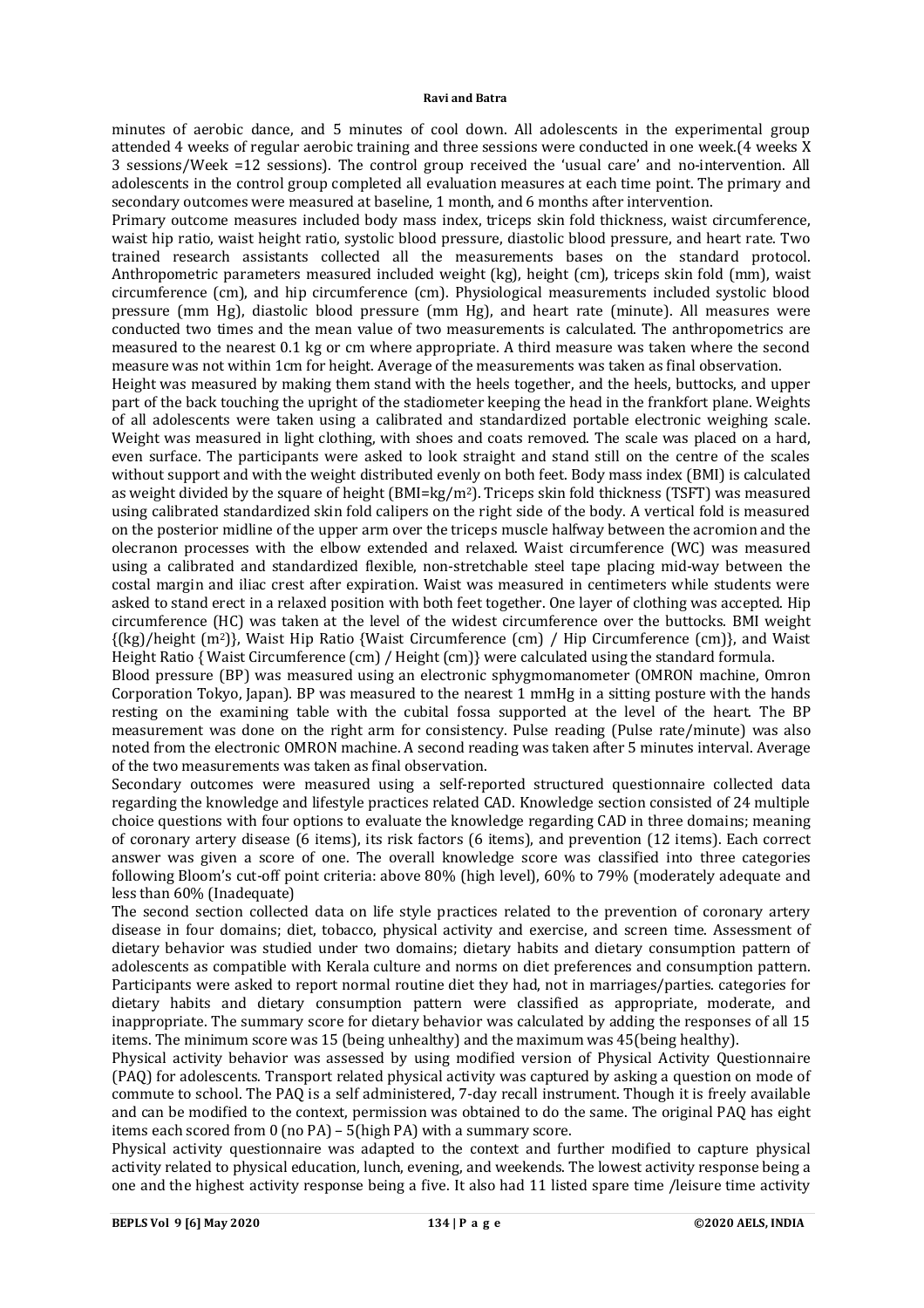like skipping, bicycling, aerobics, dancing ; "no" activity being a 1, "7 times or more" being a 5. It had one question to identify students who had unusual activity during the previous week, but this question was not used as part of the summary activity score. Once we have a value from 1 to 5 for each of the 6 items used in the physical activity composite score, the mean of these 6 items formed the final physical activity summary score. A score of 1 indicates low physical activity, whereas a score of 5 indicates high physical activity. Assessment of screen time included 2 items capturing screen time, and habit of consuming food in front of television.

Completed questionnaires were sorted out, and cleaned. Cross validation, and consistency checks were done. The data was analyzed in terms of descriptive (mean, median, standard deviation, frequency and percentage), and inferential statistics (independent and paired t- test, chi-sqaure test, Mcnemer's test). A p value of <0.05 was taken as statistically significant.

# **RESULTS**

The sociodemogrpahic personal characteristics of adolescents participated in the study is given in Table 1and 2. The mean age (years) of adolescents in the experimental and control group was 12.28 ±0.5 and  $12.3\pm0.49$  respectively. There were no significant differences in the knowledge, lifestyle practices and bio physiological parameters at pretest between experimental and control group.

At 1 months measurement, the school based intervention was effective in increasing the knowledge (p<0.001), dietary behavior (p<0.001), physical activity (p<0.001), and decreasing screen time (p<0.001), habit of viewing television during meals (p<0.001), and SBP (p<0.001) to a statistically significant level.

There was a statistically significant increase in the knowledge ( $p < 0.001$ ), dietary behavior (dietary consumption and dietary habits) ( $p < 0.001$ ), physical activity ( $p < 0.001$ ), and decreasing screen time ( $p$ )  $<$  0.001), habit of viewing television during meals (p  $<$  0.001), waist hip ratio (p  $<$  0.01), waist height ratio(p < 0.05), systolic blood pressure (p < 0.001), diastolic blood pressure(p < 0.001), and heart rate (p < 0.001) among adolescents 6 months after implementation of school based intervention.

| <b>Variable</b>                             | <b>Experimental group</b> | 11–494<br>Control group | Test value | df             | p-value    |
|---------------------------------------------|---------------------------|-------------------------|------------|----------------|------------|
|                                             | $(n_1=169)$               | $(n_2=83)$              |            |                |            |
|                                             | Frequency (%)             | Frequency %)            |            |                |            |
| Age (Years)                                 |                           |                         |            | 3              |            |
| 11                                          | 1(0.6)                    | 0(0.0)                  |            |                |            |
| 12                                          | 122 (72.2)                | 59 (71.1)               |            |                |            |
| 13                                          | 43 (25.4)                 | 23(27.7)                |            |                |            |
| 14                                          | 3(1.8)                    | 1(1.2)                  |            |                |            |
| Gender                                      |                           |                         |            | $\mathbf{1}$   | $0.084$ ns |
| Male                                        | 122 (72.2)                | 51(61.4)                |            |                |            |
| Female                                      | 47 (27.8)                 | 32 (38.6)               |            |                |            |
| Area of living                              |                           |                         |            | $\overline{2}$ | $0.057$ ns |
| Urban                                       | 10(5.9)                   | 1(1.2)                  |            |                |            |
| Rural                                       | 119 (70.4)                | 69 (83.1)               |            |                |            |
| Periurban                                   | 40 (23.7)                 | 13(15.7)                |            |                |            |
| <b>Sources of information regarding CAD</b> |                           |                         |            | 3              | $0.573$ ns |
| School Curriculum                           | 2(1.2)                    | 1(1.2)                  |            |                |            |
| Media                                       | 2(1.2)                    | 0(0.0)                  |            |                |            |
| Health personnel                            | 2(1.2)                    | 0(0.0)                  |            |                |            |
| None                                        | 163 (96.4)                | 82 (98.8)               |            |                |            |
| <b>Number of siblings</b>                   |                           |                         |            |                |            |
| $\leq 2$                                    | 121(71.6)                 | 54 (65.1)               | 1.121      | 1              | $0.290$ ns |
| >2                                          | 48 (28.4)                 | 29 (34.9)               |            |                |            |

| Table 1: Distribution of study participants based on age, gender, area of living, sources of |
|----------------------------------------------------------------------------------------------|
| information, and number of siblings.                                                         |
| $n = 252$                                                                                    |

ns Not significant, Chi-square/fishers exact test.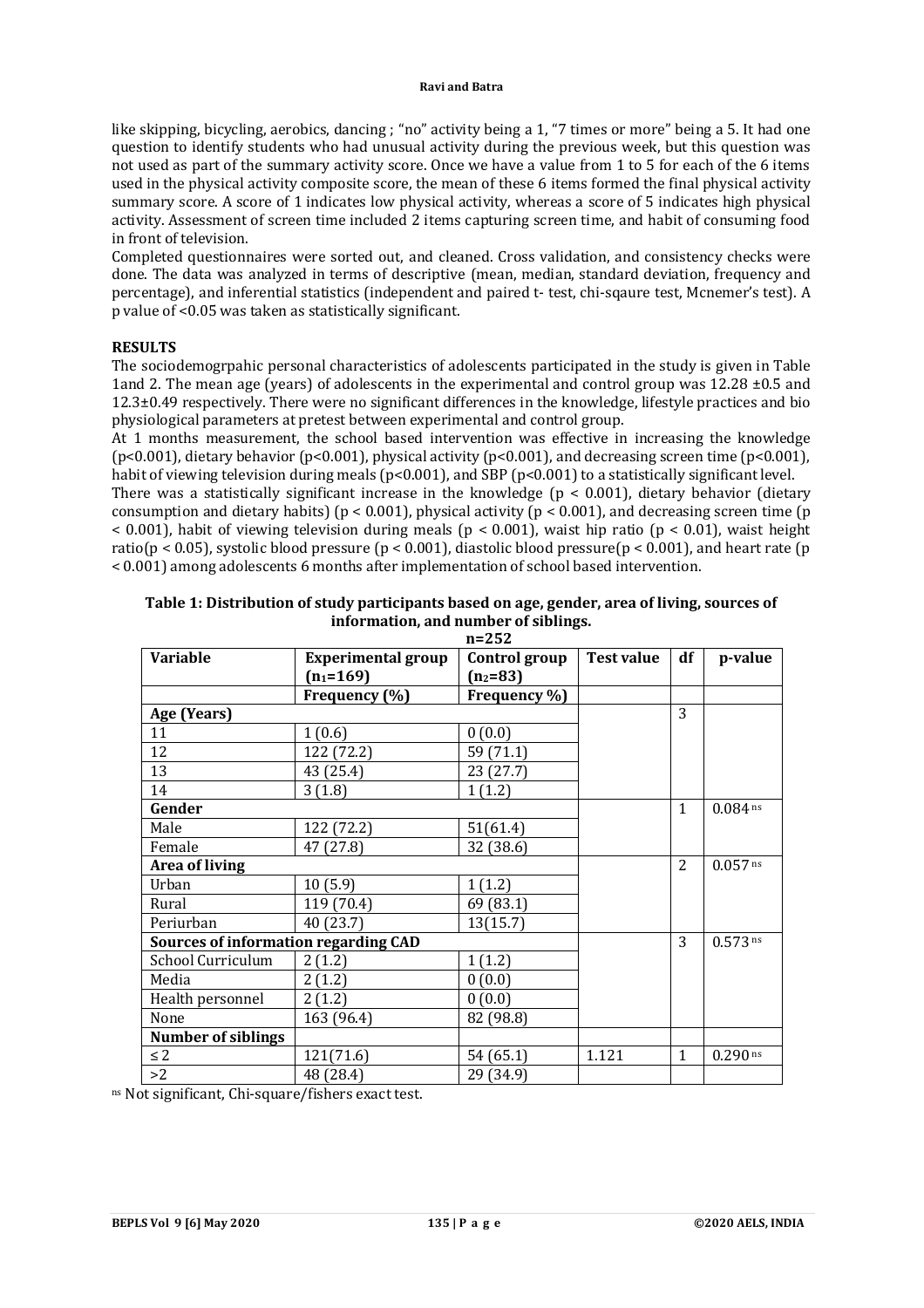| <b>Variable</b>                                  | $11 - 232$<br><b>Experimental group (n1=169)</b><br>Control group |              | <b>Test value</b> | df             | p-value    |
|--------------------------------------------------|-------------------------------------------------------------------|--------------|-------------------|----------------|------------|
|                                                  |                                                                   | $(n2=83)$    |                   |                |            |
|                                                  | Frequency (%)                                                     | Frequency %) |                   |                |            |
| <b>Education of mother</b>                       |                                                                   |              |                   |                |            |
| Post graduate                                    | 6(3.6)                                                            | 4(4.8)       |                   |                |            |
| Graduate                                         | 42 (24.9)                                                         | 27 (32.5)    |                   |                |            |
| Up to metric                                     | 110(65.1)                                                         | 45 (54.2)    |                   |                |            |
| Literate                                         | 7(4.1)                                                            | 7(8.4)       |                   |                |            |
| Illiterate                                       | 4(2.4)                                                            | 0(0.0)       |                   |                |            |
| <b>Education of father</b>                       |                                                                   |              | 1.695             | 3              | $0.638$ ns |
| Post graduate                                    | 12(7.1)                                                           | 5(6.0)       |                   |                |            |
| Graduate                                         | 22(13.0)                                                          | 13 (15.7)    |                   |                |            |
| Up to metric                                     | 120 (71.0)                                                        | 54 (65.1)    |                   |                |            |
| Literate                                         | 15(8.9)                                                           | 11(13.3)     |                   |                |            |
| Illiterate                                       | 0(0.0)                                                            | 0(0.0)       |                   |                |            |
| <b>Occupation of mother</b>                      |                                                                   |              | 0.167             | $\overline{4}$ | $0.134$ ns |
| Farmer                                           | 0(0.0)                                                            | 1(1.2)       |                   |                |            |
| Own business                                     | 10(5.9)                                                           | 2(2.4)       |                   |                |            |
| Private job                                      | 30(17.8)                                                          | 20 (24.1)    |                   |                |            |
| Government job                                   | 22 (13.0)                                                         | 16 (19.3)    |                   |                |            |
| Homemaker/unemployed                             | $\overline{107}$ (63.3)                                           | 44 (53.0)    |                   |                |            |
| <b>Occupation of father</b>                      |                                                                   |              | 0.146             | $\overline{4}$ | $0.250$ ns |
| Farmer                                           | 7(4.1)                                                            | 8(9.6)       |                   |                |            |
| Own business                                     | 52(30.8)                                                          | 25(30.1)     |                   |                |            |
| Private job                                      | 96 (56.8)                                                         | 44 (53.0)    |                   |                |            |
| Government job                                   | 14(8.3)                                                           | 5(6.0)       |                   |                |            |
| Unemployed                                       |                                                                   | 1(1.2)       |                   |                |            |
| <b>Family history of cardiovascular diseases</b> |                                                                   |              |                   |                |            |
| <b>Diabetes</b>                                  | 54 (32.0)                                                         | 22 (26.5)    | 0.784             | 1              | $0.376$ ns |
| Hypertension                                     | 29 (17.2)                                                         | 14 (16.9)    | 0.003             | $\mathbf{1}$   | $0.954$ ns |
| Heart trouble                                    | 21(12.4)                                                          | 12 (14.5)    | 0.202             | $\mathbf{1}$   | $0.653$ ns |
| Stroke                                           | 9(5.3)                                                            | 5(6.0)       | 0.014             | $\mathbf{1}$   | $0.820$ ns |
| Distance from home to school (km)                |                                                                   |              |                   |                |            |
| $0 - 5$                                          | 92 (54.4)                                                         | 49 (59.0)    | 2.517             | 2              | $0.284$ ns |
| $5 - 10$                                         | 48 (28.4)                                                         | 26(31.3)     |                   |                |            |
| >10                                              | 29 (17.2)                                                         | 8(9.6)       |                   |                |            |
| <b>Tuition</b>                                   |                                                                   |              |                   |                |            |
| $\geq 1$ hour/day                                | 77 (45.6)                                                         | 46 (55.4)    | 2.166             | $\mathbf{1}$   | $0.141$ ns |
| <1hour/day                                       | 92(54.4)                                                          | 37(44.6)     |                   |                |            |
|                                                  |                                                                   |              |                   |                |            |

#### **Table 2: Distribution of adolescents based on education and occupation of parents, family history of cardiovascular diseases ,distance from home to school and hours of attending tuition n=252**

ns Not significant, Chi-square/fishers exact test.

# **Table 3: Comparison of knowledge regarding coronary artery disease between experimental and control group at pretest, 1month, and 6months.**

|          | $n = 252$                    |               |            |     |                     |  |  |  |
|----------|------------------------------|---------------|------------|-----|---------------------|--|--|--|
|          | <b>Experimental</b><br>group | Control group | Test value |     |                     |  |  |  |
|          | $(n_1=169)$                  |               |            |     |                     |  |  |  |
|          | Mean (SD)                    | Mean (SD)     |            |     |                     |  |  |  |
| Pre test | 11.13(2.92)                  | 11.9(2.85)    | 1.989      | 250 | 0.053 <sup>ns</sup> |  |  |  |
| 1month   | 21.33(1.32)                  | 11.41(3.28)   | 26.480     | 250 | $0.000***$          |  |  |  |
| 6 months | 21.43(1.28)                  | 11.58(3.3)    | 26.251     | 250 | $0.000***$          |  |  |  |

ns Not significant, \*\*\* Significant at the 0.001 level, Independent t- probability test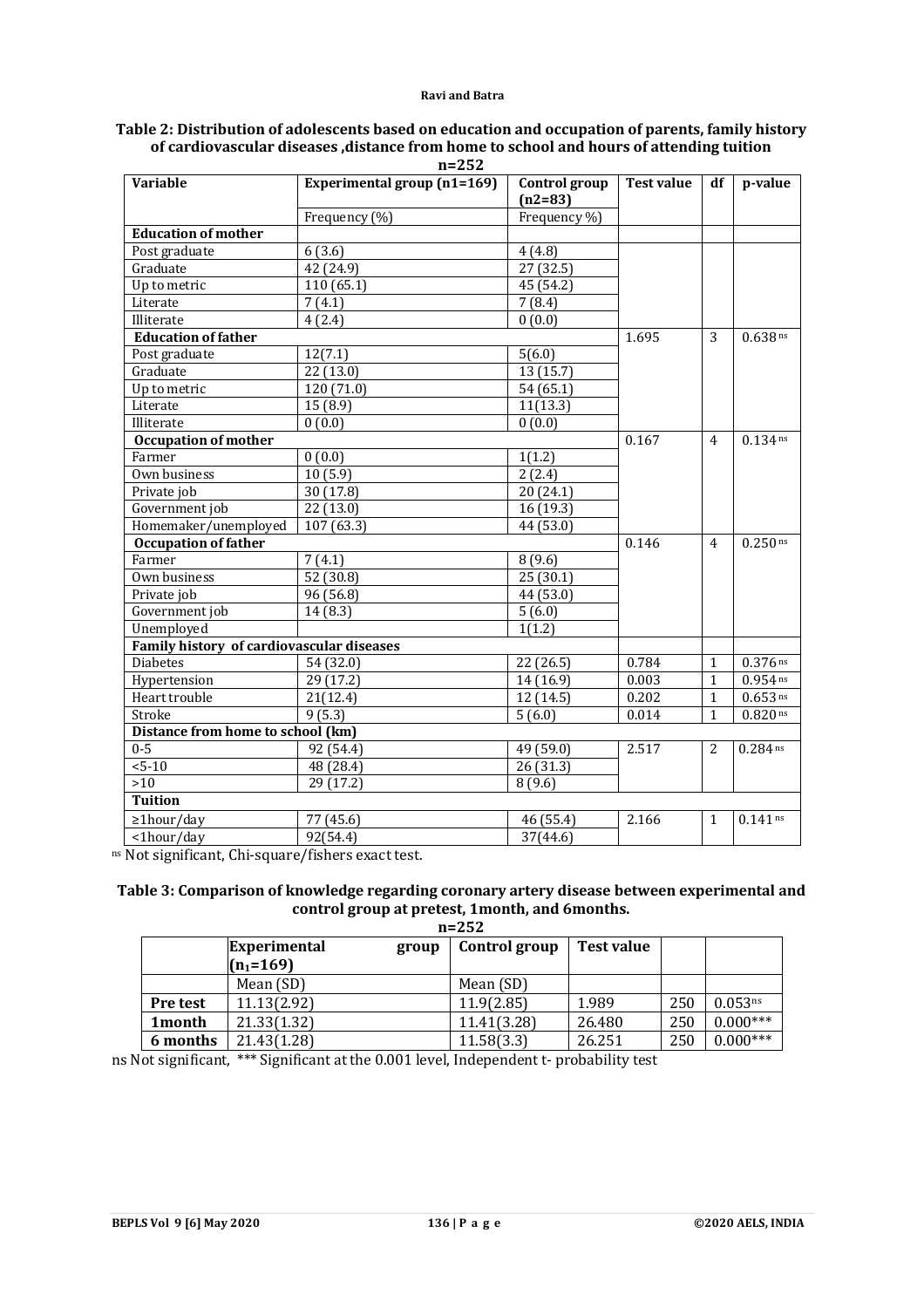|          | $B - 200$ every $A - 200$ every $A - 200$ |                   |                  |             |     |            |  |  |  |
|----------|-------------------------------------------|-------------------|------------------|-------------|-----|------------|--|--|--|
| Period   | Domain                                    | Experimental      | Control<br>group | <b>Test</b> | df  | p-value    |  |  |  |
|          |                                           | group $(n_1=169)$ | $(n_2=83)$       | value       |     |            |  |  |  |
|          |                                           | Mean (SD)         | Mean (SD)        |             |     |            |  |  |  |
| Pre-test | Dietary habits                            | 11.42 (1.81)      | 11.78 (1.58)     | 1.556       | 250 | $0.121$ ns |  |  |  |
|          | Dietary consumption                       | 21.03 (2.70)      | 21.46 (2.62)     | 1.194       | 250 | $0.234$ ns |  |  |  |
|          | Total dietary behavior                    | 32.45(3.27)       | 33.24 (3.37)     | 1.788       | 250 | $0.075$ ns |  |  |  |
| 1 month  | Dietary habits                            | 13.93 (0.88)      | $11.99$ $(1.96)$ | 10.865      | 250 | $0.000***$ |  |  |  |
|          | Dietary consumption                       | 24.11 (2.66)      | 22.01 (2.69)     | 1.788       | 250 | $0.075$ ns |  |  |  |
|          | Total dietary behavior                    | 38.04 (2.81)      | 33.75(3.71)      | 9.626       | 250 | $0.000***$ |  |  |  |
| 6months  | Dietary habits                            | 14.09 (0.73)      | 11.84(1.44)      | 16.425      | 250 | $0.000***$ |  |  |  |
|          | Dietary consumption                       | 25.76 (2.02)      | 21.60(2.70)      | 13.663      | 250 | $0.000***$ |  |  |  |
|          | Total dietary behavior                    | 39.85(2.25)       | 33.45(3.19)      | 18.417      | 250 | $0.000***$ |  |  |  |

### **Table 4: Comparison of dietary behavior among adolescents between experimental, and control group at pretest, 1month, and 6 months [n=252]**

ns Not significant, \*\*\*Significant at 0.001 level, Independent t- probability test

# **Table 5: Comparison of physical activity and active commute to school between experimental and control group at pretest, 1month and 6 months [n=252]**

| <b>Variable</b>                 | Period   | $\frac{1}{2}$<br>Experimental group | Control<br>group | Test   | df           | p value               |
|---------------------------------|----------|-------------------------------------|------------------|--------|--------------|-----------------------|
|                                 |          | $(n_1=169)$                         | $(n_2=83)$       | value  |              |                       |
| <b>Physical activity</b>        | Pretest  | 1.75(0.30)                          | 1.76(0.29)       | 0.162  | 250          | $0.871$ ns            |
| Mean(SD)                        | 1month   | 2.39(0.27)                          | 1.78(0.29)       | 16.588 | 250          | $0.000***$            |
|                                 | 6months  | 2.46(0.25)                          | 1.71(0.23)       | 22.587 | 250          | $0.000***$            |
| <b>Active commute to school</b> | Pretest  | 121 (71.6)                          | 53(63.9)         | 1.561  | 1            | $0.211$ ns            |
| f(%)                            | 1month   | 116 (68.6)                          | 51(61.4)         | 1.288  | 1            | $0.256$ <sup>ns</sup> |
|                                 | 6months  | 116(68.6)                           | 48 (57.8)        | 1.053  | 1            | $0.305$ <sup>ns</sup> |
| <b>Tobacco exposure</b>         | Pretest  | 44(26)                              | 18(21.7)         | 0.567  | $\mathbf{1}$ | $0.45$ ns             |
| $f(\% )$                        | 1month   | 46 (27.2)                           | 18(21.7)         | 0.899  | 1            | 0.343ns               |
|                                 | 6months  | 44(26)                              | 20(24.1)         | 0.110  | $\mathbf{1}$ | 0.740ns               |
| Current tobacco use f (%)       | Pretest  | 1(0.6)                              | 0(0.0)           | 0.493  | $\mathbf{1}$ | $0.483$ ns            |
|                                 | 1month   | 0(0.0)                              | 1(1.2)           | 2.044  | 1            | $0.153$ ns            |
|                                 | 6months  | 0(0.0)                              | 0(0.0)           |        |              |                       |
| Screen time /day (mts)          | Pretest  | 199.4 (51.0)                        | 106.8 (55.2)     | 1.778  | 250          | $0.077$ ns            |
| Mean(SD)                        | 1month   | 82.2(27)                            | 108(90)          | 4.328  |              | $0.000***$            |
|                                 | 6months  | 76.8(27)                            | 127.2(58.8)      | 9.354  |              | $0.000***$            |
| TV viewing during meals         | Baseline | 71(42)                              | 27(32.5)         | 2.106  | $\mathbf{1}$ | $0.147$ ns            |
| at least once daily (%)         | 1month   | 22(13.0)                            | 32(39.8)         | 23.329 | 1            | $0.000***$            |
|                                 | 6months  | 11(6.5)                             | 28(33.7)         | 34.045 | $\mathbf{1}$ | $0.000***$            |

ns Not significant, \*\*\*Significant at 0.001 level, Independent t- probability test for quantitative variables. Chi-square probability test for categorical variables.

### **Table 6: Comparison of BMI, TSFT, WC, WHR, and WHtR among adolescents between experimental and control group at pretest, 1month, and 6 month [n=252]**

| <b>Variable</b> | Period  | Experimental      | Control group | <b>Test</b> | df  | p                     |
|-----------------|---------|-------------------|---------------|-------------|-----|-----------------------|
|                 |         | group $(n_1=169)$ | $(n_2=83)$    | value       |     | value                 |
|                 |         | Mean(SD)          |               |             |     |                       |
| BMI $(kg/m2)$   | Pretest | 17.34 (3.13)      | 17.7(3.27)    | 0.835       | 250 | $0.405$ <sup>ns</sup> |
|                 | 1month  | 17.40 (3.12)      | 17.7(3.21)    | 0.687       | 250 | $0.493$ ns            |
|                 | 6months | 17.19(2.61)       | 17.71(3.52)   | 1.323       | 250 | 0.187 <sup>ns</sup>   |
| TSFT (mm)       | Pretest | 4.93(1.43)        | 4.08(1.08)    | 4.763       | 250 | $0.000***$            |
|                 | 1month  | 4.93(1.42)        | 4.13(1.08)    | 4.496       | 250 | $0.000***$            |
|                 | 6months | 4.92(1.30)        | 4.36(1.1)     | 3.345       | 250 | $0.001**$             |
| $WC$ (cm)       | Pretest | 65(8.59)          | 68.53(8.34)   | 3.095       | 250 | $0.002**$             |
|                 | 1month  | 65.05(8.53)       | 68.45(8.52)   | 2.974       | 250 | $0.003**$             |
|                 | 6months | 65.0(7.77)        | 69.25(8.63)   | 3.941       | 250 | $0.000***$            |
| <b>WHR</b>      | Pretest | 0.85(0.07)        | 0.87(0.06)    | 1.760       | 250 | $0.080$ ns            |
|                 | 1 month | 0.85(0.07)        | 0.87(0.06)    | 1.530       | 250 | $0.127$ ns            |
|                 | 6months | 0.84(0.06)        | 0.86(0.06)    | 2.781       | 250 | $0.006**$             |
| <b>WHtR</b>     | Pretest | 0.44(0.05)        | 0.45(0.05)    | 1.762       | 250 | $0.079$ ns            |
|                 | 1month  | 0.44(0.05)        | 0.45(0.06)    | 1.760       | 250 | $0.080$ ns            |
|                 | 6months | 0.43(0.05)        | 0.45(0.06)    | 2.768       | 250 | $0.006**$             |

ns Not significant, \*Significant at 0.05 level, \*\*Significant at 0.01 level, \*\*\*Significant at 0.001 level, Independent t- probability test for quantitative variables.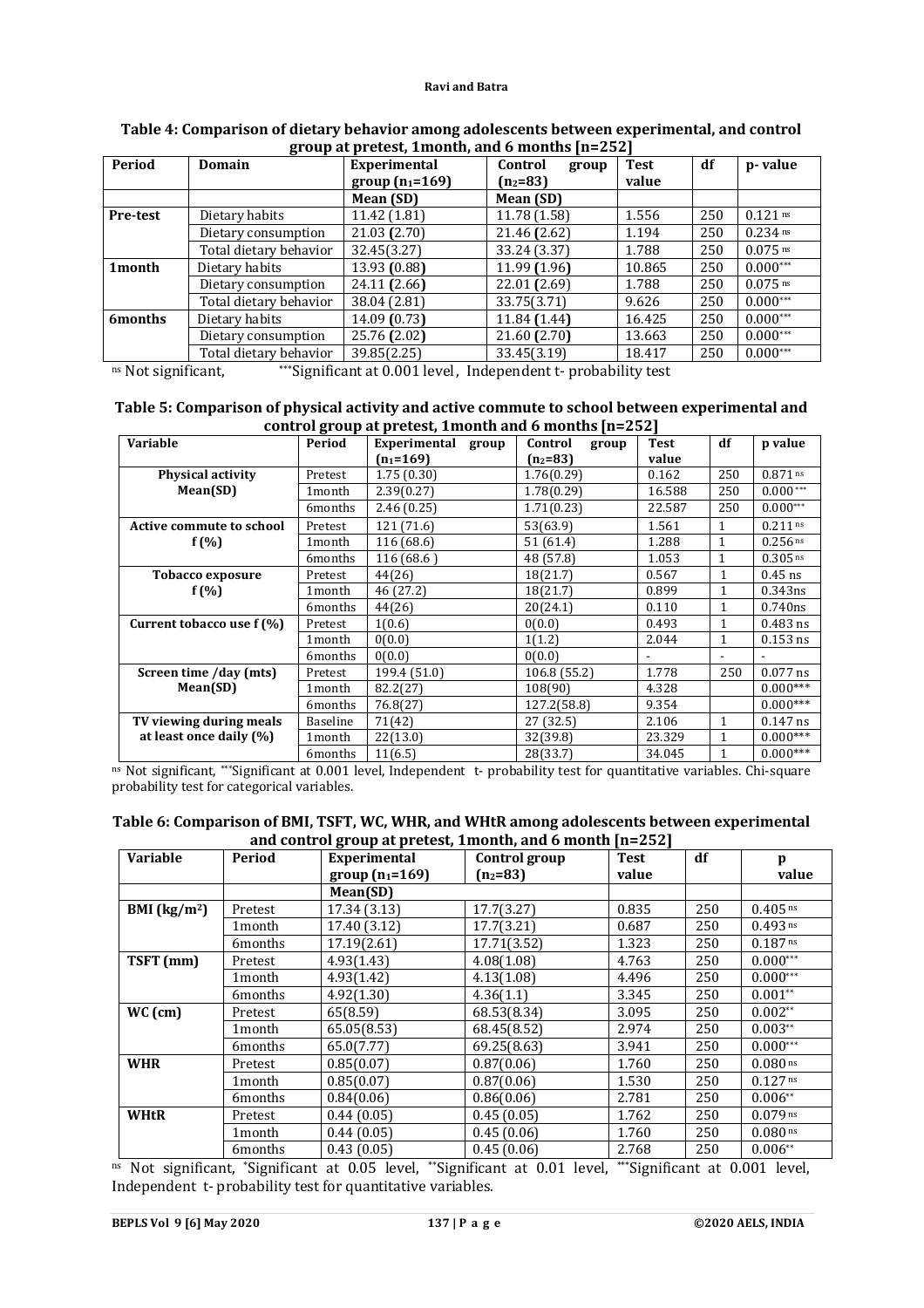| $-2220 - 2200 - 2200$ |                      |                                |               |            |     |                       |  |  |
|-----------------------|----------------------|--------------------------------|---------------|------------|-----|-----------------------|--|--|
| <b>Variables</b>      | Period               | Experimental group $(n_1=169)$ | Control group | Test value | df  | p value               |  |  |
|                       |                      |                                | $(n_2=83)$    |            |     |                       |  |  |
|                       |                      | Mean(SD)                       | Mean(SD)      |            |     |                       |  |  |
| <b>SBP</b>            | Pretest              | 105.87 (10.27)                 | 108.11(11.08) | 1.584      | 250 | $0.114$ ns            |  |  |
|                       | 1 <sub>month</sub>   | 102.42(10.13)                  | 108.17(9.85)  | 4.272      | 250 | $0.000***$            |  |  |
|                       | 6 <sub>m</sub> onths | 101.3(8.82)                    | 107.78(10.11) | 5.220      | 250 | $0.000***$            |  |  |
| <b>DBP</b>            | <b>PRETEST</b>       | 62.82(7.59)                    | 61.23(6.51)   | 1.639      | 250 | 0.103 N <sub>S</sub>  |  |  |
|                       | 1 month              | 60.15(7.34)                    | 60.53(6.66)   | 0.400      | 250 | $0.689$ ns            |  |  |
|                       | 6 <sub>m</sub> onths | 57.85(7.04)                    | 61.58(7.2)    | 3.916      | 250 | $0.000***$            |  |  |
| <b>HR</b>             | Pretest              | 78.73(8.36)                    | 77.23(7.82)   | 1.366      | 250 | $0.173$ ns            |  |  |
|                       | 1 <sub>month</sub>   | 77.43(7.75)                    | 78.46(8.02)   | 0.976      | 250 | $0.330 \,\mathrm{ns}$ |  |  |
|                       | 6months              | 73.36(5.72)                    | 77.84(6.07)   | 5.731      | 250 | $0.000***$            |  |  |

### **Table 4: Comparison of SBP, DBP, and HR among adolescents between experimental and control group at pretest, 1month, and 6 months [n=252]**

ns Not significant, \*\*\*Significant at 0.001 level, Independent t- probability test

# **Discussion**

Similar results have been reported by Saraf DS et al [9] and Harrabi [10]. They found significant improvements in the knowledge of healthy lifestyles including physical activity, diet, and tobacco after school intervention in the experimental group compared to the control group. Significant improvements in the dietary behaviors observed in the experimental group compared to the control group in the present study have been supported by studies conducted by Singhal N, [11] while testing the effectiveness of school intervention in improving the dietary habits and dietary consumption of school children. But the Active Program Promoting Lifestyle Education in School (APPLES) study by Sahota et al showed only modest increase in dietary behavior in contrast to the above findings [12]. Join the Healthy Boat' programme conducted in Germany among 1943 children aged 7.1(0.6) years by Kobel S et al revealed significant effects in the intervention group for screen media use. Tendencies but no significant differences were found for physical activity, and consumption of soft drinks [13].

Aravindalochanan V *et al*, [14] found no significant changes in anthropometric, and biochemical parameters after implementation of a school based intervention at 6 month follow up. They recommended longer duration of intervention for change in anthropometry and biochemical profile. Kaufman F et al reported a 4% reduction in BMI in students of  $6<sup>th</sup>$  to  $8<sup>th</sup>$  grades with national-level awareness creation on childhood obesity [15]. The results of this study suggest that the intervention had significant effect on SBP, DBP, and HR in the experimental group compared to control group. Studies conducted by Bayne-Smith M *et al* [16] have indicated that interventions can successfully improve systolic and diastolic blood pressure among school children.

As an intervention study this provides strong evidence for a causal relation between school based intervention and tested outcomes. Studies focusing multicomponent (diet, physical activity and exercise, screen time, and tobacco use) interventions for adolescents are very few in numbers, especially from India. To the best of our knowledge, our study is the first to use a multicomponent intervention addressing CAD risk among rural adolescents' population of Kerala. Hence this study finding can be utilized as a preliminary step for school based interventions in rural setting. The school based intervention used in this study utilized all the approaches recommended by the WHO for health promotion intervention; issue based (CAD), population based (adolescents), and setting (school) based, maximizing the advantages of health promotion.

It should be noted that the current study contained a few limitations which should be taken into account when interpreting the findings. A major limitation of the study was the lack of qualitative methodology to provide additional insights into the study dynamics. The design in the current study was quasiexperimental. However we did match the schools on key variables and comparison of baseline data revealed homogeneity of both experimental and control group characteristics.

# **CONCLUSION**

There is an estimated 190 million adolescents in India. School based interventions when planned and executed can significantly decrease the staggering burden of coronary artery disease prevalence and its risk factors. The added advantage of school interventions is that through school parents and teachers and thus the whole community can be reached as well. But the strategies implemented to promote lifestyle changes must be specific to a group or community and not to the population as a whole, especially in a country like India where a geographical area may include different language and culturally distinct groups.